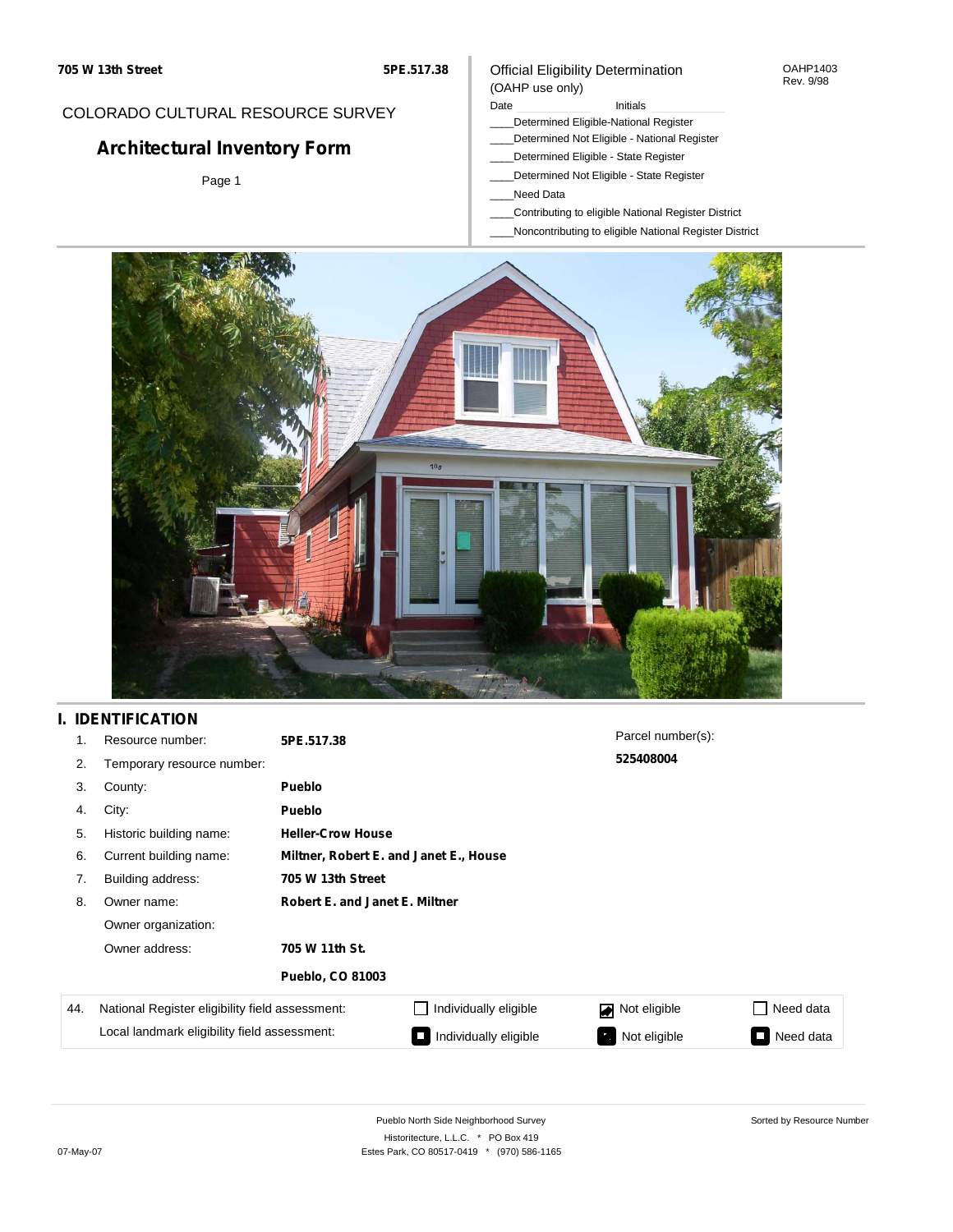Page 2

### **II. GEOGRAPHIC INFORMATION**

| 9.  | P.M.       |           | 6th                 |    |     | Township:               |       | <b>20S</b>                  |    |           |           | Range:            | 65W |         |
|-----|------------|-----------|---------------------|----|-----|-------------------------|-------|-----------------------------|----|-----------|-----------|-------------------|-----|---------|
|     |            | <b>SW</b> | 1/4                 | of | NE. | 1/4                     | of NE | 1/4                         | of | <b>SW</b> | 1/4       | of Section        |     | 25      |
| 10. |            |           | UTM reference zone: |    | 13  |                         |       |                             |    |           |           |                   |     |         |
|     | Easting:   |           |                     |    |     | 533577                  |       |                             |    |           | Northing: |                   |     | 4236639 |
| 11. |            |           | USGS quad name:     |    |     | <b>Northeast Pueblo</b> |       |                             |    |           | Scale:    |                   |     | 7.5     |
|     | Year:      |           |                     |    |     | 1974)                   |       | 1961 (Photorevised 1970 and |    |           |           |                   |     |         |
| 12. | $Lot(s)$ : |           |                     |    |     | Lot 3; Block 53         |       |                             |    |           |           |                   |     |         |
|     | Addition:  |           |                     |    |     | <b>County Addition</b>  |       |                             |    |           |           | Year of addition: |     | 1869    |

13. Boundary description and justification:

The boundary, as described above, contains but does not exceed the land historically associated with this property.

Metes and bounds exist:

 $\Box$ 

### **III. ARCHITECTURAL DESCRIPTION**

| 14. | Building plan (footprint, shape):    | <b>Rectangular Plan</b>                              |                       |
|-----|--------------------------------------|------------------------------------------------------|-----------------------|
|     | Other building plan descriptions:    |                                                      |                       |
| 15. | Dimensions in feet (length x width): | 612 square feet                                      |                       |
| 16. | Number of stories:                   | 11/2                                                 |                       |
| 17. | Primary external wall material(s):   | <b>Wood/Shingle</b><br><b>Wood/Horizontal Siding</b> | Other wall materials: |
| 18. | Roof configuration:                  | <b>Gambrel Roof</b>                                  |                       |
|     | Other roof configurations:           |                                                      |                       |
| 19. | Primary external roof material:      | <b>Asphalt Roof/Composition Roof</b>                 |                       |
|     | Other roof materials:                |                                                      |                       |
| 20. | Special features:                    | <b>Roof Treatment/Dormer</b>                         |                       |
|     |                                      | Fence                                                |                       |
|     |                                      | Chimney                                              |                       |
|     |                                      | <b>Porch</b>                                         |                       |

#### 21. General architectural description:

Oriented to the south, this house rests on a red-painted concrete foundation. Red-painted, square-cut wood shingles clad the exterior walls. Stucco, also painted red, covers the exterior wall surfaces of the enclosed front porch. Windows are generally 1over-1-light, double-hung sash, with white vinyl frames and surrounds. The paired windows dominating the front (south) façade are 6 (vertical)-over-1 light. The surrounding features drip molding. Hopper windows, with cottage-style glazing and beveled glass, are located in the west elevation's first story. Opening in either end of the enclosed front porch and in the north end of the west elevation's second story are 1-beside-1-light, sliding-sash windows, with aluminum frames. A band of tall, 1-light, fixed-frame windows lines the front (south) elevation of the hipped-roof front porch. Single-light French doors open on the west side of the porch, approached by 3 concrete steps. Gray asphalt shingles cover the cross-gambreled roof. White painted wood fascia and soffit box the eaves. A red-brick chimney protrudes at the junction of the roof ridges.

22. Architectural style:

**Late 19th And 20th Century Revivals/Dutch Colonial Revival**

Other architectural styles: Building type: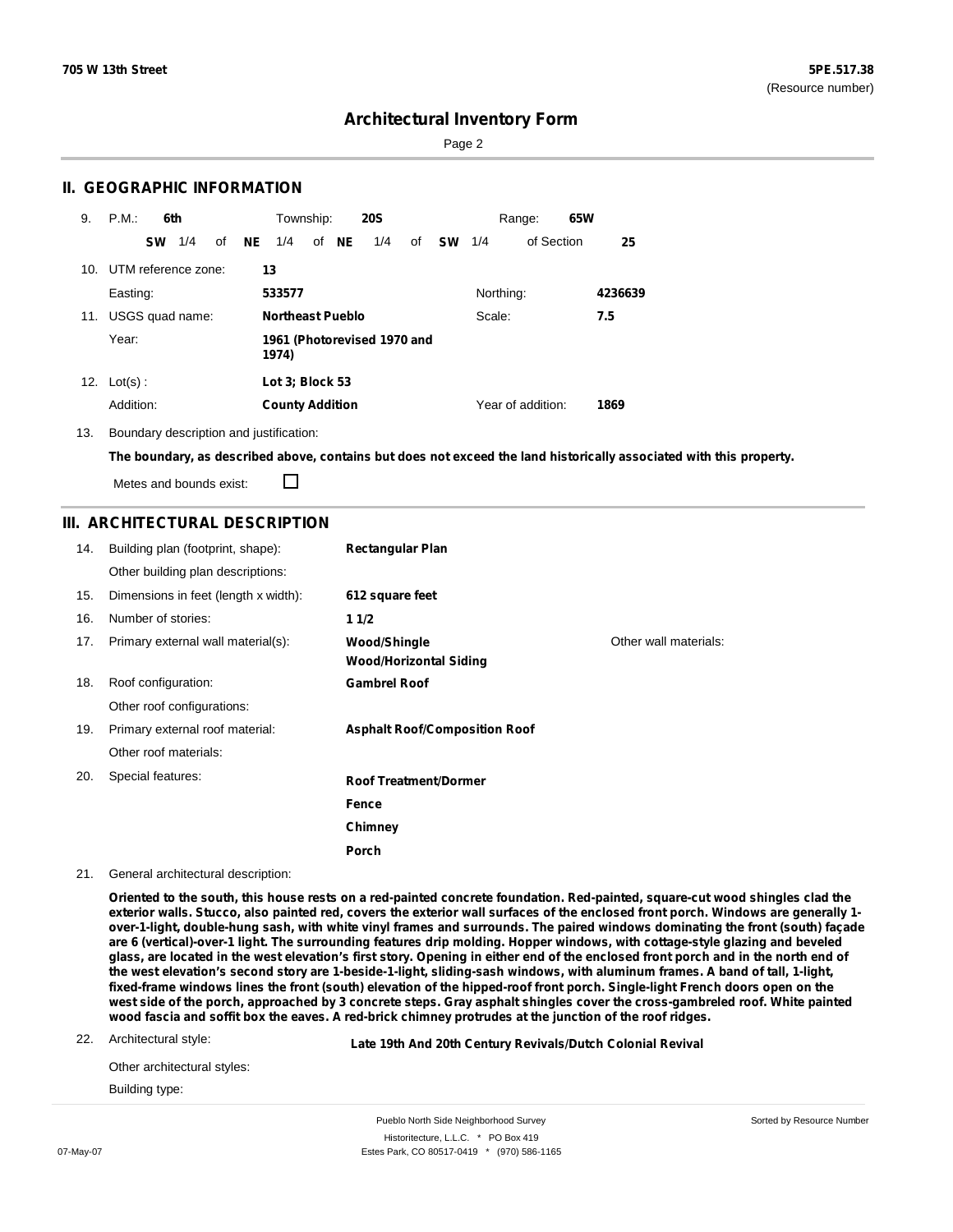Page 3

#### 23. Landscape or special setting features:

This property is located on terrain sloping downward from north to south, with an elevation of around 4,700 feet above mean sea level. The neighborhood features modest, one- and two-story houses and commercial buildings. Setbacks from West 13th Street, the busy, principal east-west thoroughfare through this area, vary widely on this block. A grass-covered strip separates West 13th Street, the busy, principal east-west thoroughfare through this area, from the pink sandstone sidewalk. This property is situated on the north side of West 13th Street, between 701 West 13th Street to the east and 711 West 13th Street to the west. A planted-grass yard, with mature landscaping, covers much of the southern portion of the lot. However, a gravel driveway and parking area dominates much of the back yard. A concrete, 2-track driveway runs along the west side of the house. **Surrounding the back yard is a wood privacy fence.**

24. Associated buildings, features or objects:

| 1: | Type:     | Garage                                                                                                                                                                                                                                                                                                                                                                                                                                         |
|----|-----------|------------------------------------------------------------------------------------------------------------------------------------------------------------------------------------------------------------------------------------------------------------------------------------------------------------------------------------------------------------------------------------------------------------------------------------------------|
|    | Describe: | A 2-car garage is located directly behind (north of) the house. Oriented to the north, the house<br>rests on a concrete slab. Red-painted, asbestos shingle siding clads the exterior walls.<br>Dominating the front (north) elevation and offset to the east is a pair of 12-panel, 4-light,<br>overhead-retractable garage doors, painted white. Sheets of gray asphalt cover the shed roof.<br>A fascia board caps the exposed rafter ends. |
| 2: | Type:     | <b>Storage Shed</b>                                                                                                                                                                                                                                                                                                                                                                                                                            |
|    | Describe: | A storage shed is located on the northwest corner of the property. Oriented to the east, the<br>building lacks a formal foundation. Red-painted sheets of corrugated metal clad the exterior<br>walls. This same material covers the door opening in the front (east) elevation. Gray asphalt<br>shingles cover the side-gabled roof.                                                                                                          |
| 3: | Type:     | Shed                                                                                                                                                                                                                                                                                                                                                                                                                                           |
|    | Describe: | A small shed is located on the northeast corner of the property. Oriented to the south, the<br>building rests on concrete blocks. Red-painted sheets of plywood clad the exterior walls. The<br>shed roof consists of sheets of translucent fiberglass.                                                                                                                                                                                        |

### **IV. ARCHITECTURAL HISTORY**

| 25. | Date of Construction:  | Estimate: | Actual: | 1905                                                                        |
|-----|------------------------|-----------|---------|-----------------------------------------------------------------------------|
|     | Source of Information: |           |         | Pueblo County Office of Tax Assessor. Property information card [internet]. |
| 26. | Architect:             | unknown   |         |                                                                             |
|     | Source of information: |           |         |                                                                             |
| 27. | Builder:               | unknown   |         |                                                                             |
|     | Source of information: |           |         |                                                                             |
| 28. | Original Owner:        | unknown   |         |                                                                             |
|     | Source of information: |           |         |                                                                             |

29. Construction history:

According to Pueblo County Tax Assessor records, this building was constructed in 1905. Sanborn maps and city directories corroborate this date. The only notable alterations have been the enclosure of the front porch and the construction of a small, shed-roofed dormer to the north end of the west elevation. Both modifications occurred sometime after 1970, based on **materials and construction methods.**

30. Location: **original Date of move(s):** 

### **V. HISTORICAL ASSOCIATIONS**

|                | 31. Original use(s):     | <b>Single Dwelling</b> |
|----------------|--------------------------|------------------------|
| 32.            | Intermediate use(s):     | <b>Single Dwelling</b> |
|                | 33. Current use(s):      | <b>Single Dwelling</b> |
| <del>34.</del> | <del>Site type(s):</del> | Residence              |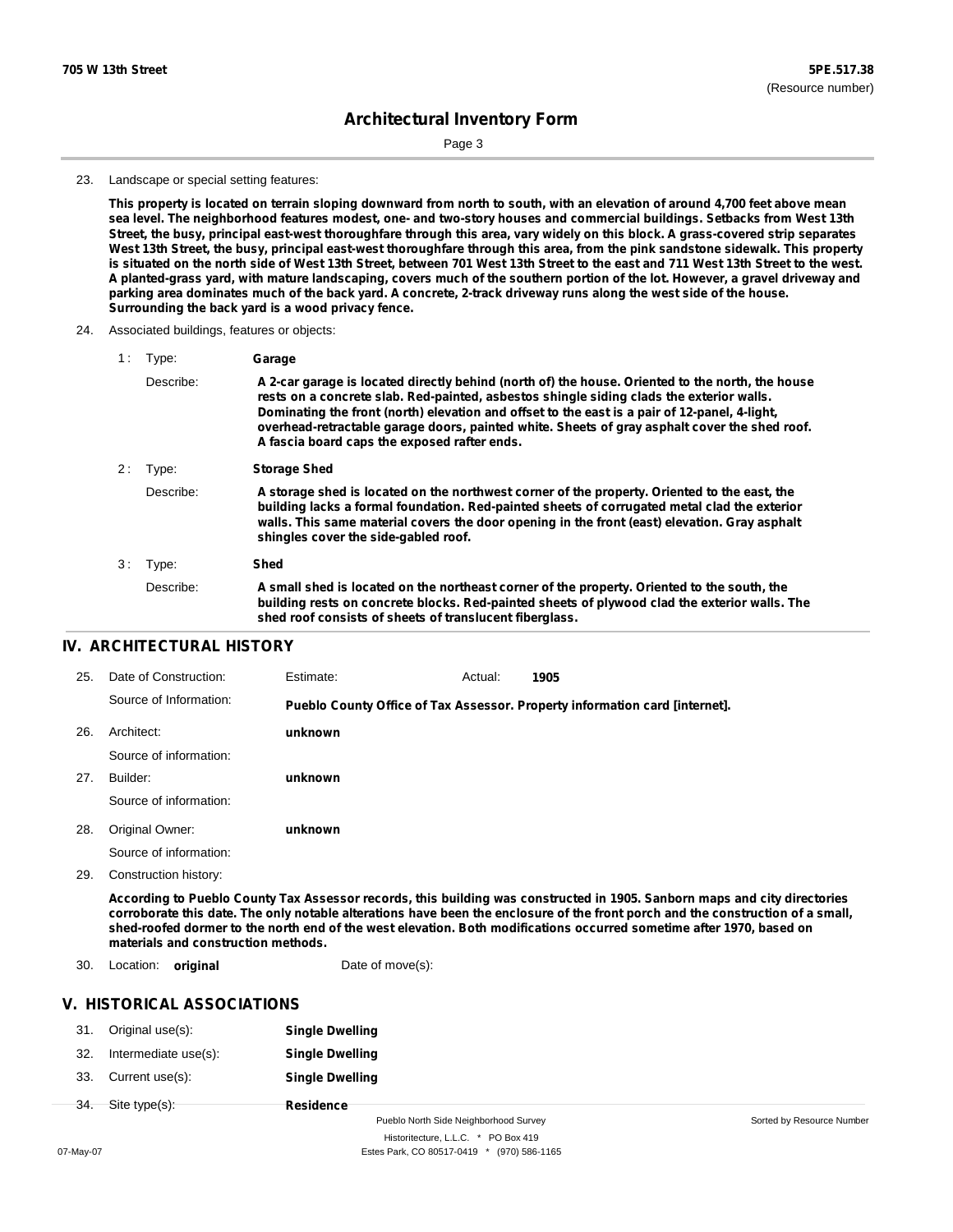Page 4

Site type(s): 34.

35. Historical background:

The first owner and/or resident of this house is unclear. However, in 1909 the residents were salesman Ernest Heller and his **family. Residing with them was Estelle Crow, a milliner for the Crews-Beggs Dry Goods Company.**

From around 1914 through 1919, the resident was Vernon O. Keif. John Vest and Georgia Beasley lived here around 1925. John **Beasley was a linotype operator for the Pueblo Star-Journal Publishing Company.**

In 1930, the resident was Joseph Vanderbur. Clarence A. Potter purchased this property before 1935 and remained here **through 1940. Wayne Kellogg lived here in 1945, followed by Douglas R. Corlett in 1950.**

Louie W. Singletary purchased this property around 1955 and resided here. With his wife, Carrie, Louie Singletary had three children: John W. Singletary, June L. Braudis, and T. Dwight Singletary. The family moved from this house prior to 1960. Louie **Singletary died on March 13, 1992.**

In 1960, the owner and resident was Melvin E. Farr. Robert E. and Janet E. Miltner, the current owners and residents, purchased **the property in 1972.**

Sources of information: 36.

**Pueblo County Office of Tax Assessor. Property information card [internet].**

**Pueblo City Directory. Pueblo, Co.; Salt Lake City; Kansas City, Mo.; and others: R.L. Polk & Co, consulted 1886 through 2003.**

**Sanborn Fire Insurance Maps (for Pueblo, Colorado). New York: Sanborn Map and Publishing Co., 1883, 1886, 1889, 1893, 1904-05, 1904-51, and 1904-52.**

**"Beasley (John Vest)" [obituary]. Pueblo Chieftain, 23 June 1959, p. 5.**

**"Louie W. Singletary" [obituary]. Pueblo Chieftain, 16 March 1992, p. 6A.**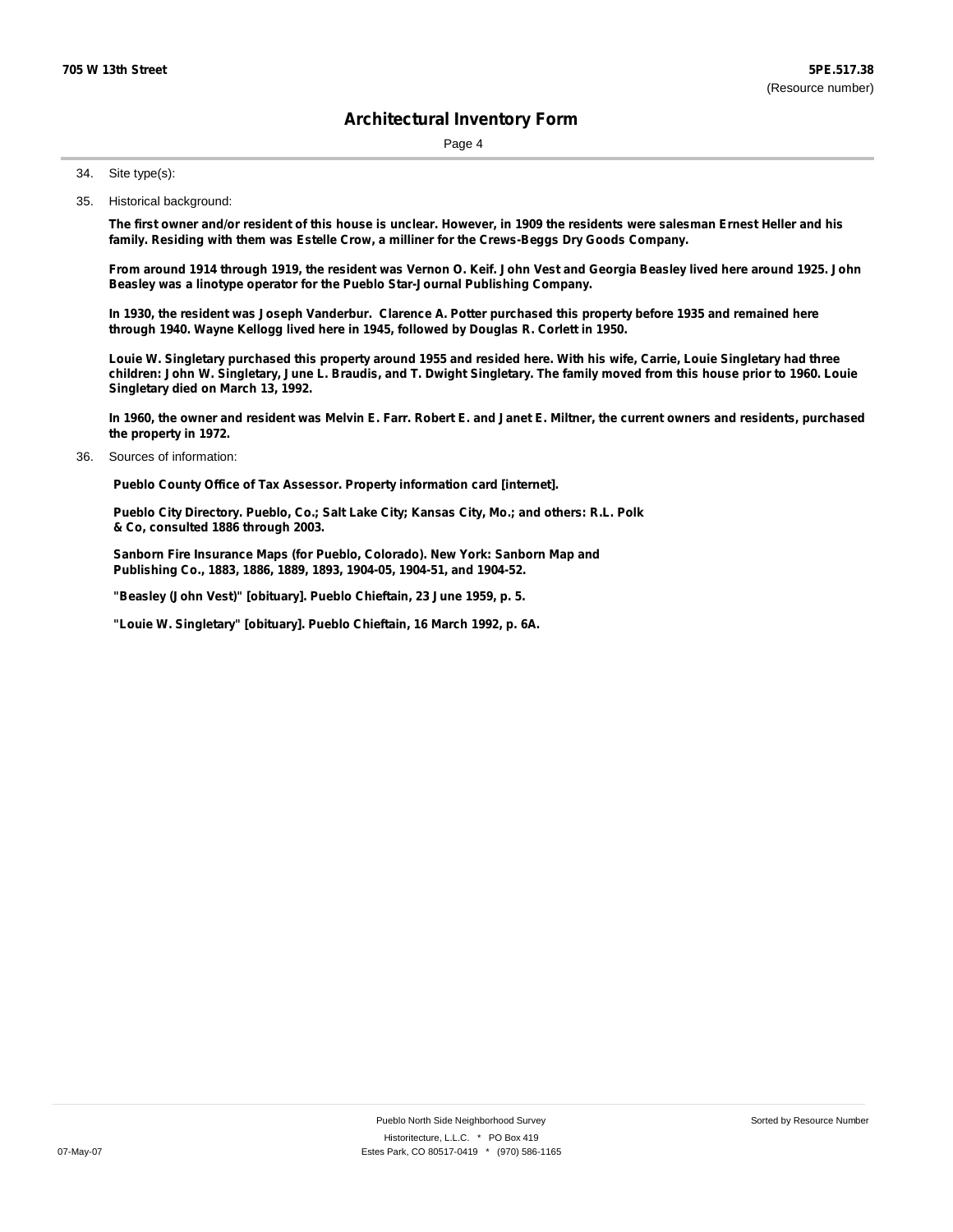Sorted by Resource Number

# **Architectural Inventory Form**

Page 5

|     | <b>VI. SIGNIFICANCE</b>                                                                                                                                                                                                                                                               |
|-----|---------------------------------------------------------------------------------------------------------------------------------------------------------------------------------------------------------------------------------------------------------------------------------------|
| 37. | Local landmark designation:<br>Yes $\Box$<br>No.                                                                                                                                                                                                                                      |
|     | Designation authority:                                                                                                                                                                                                                                                                |
|     | Date of designation:                                                                                                                                                                                                                                                                  |
| 38. | Applicable National Register criteria:                                                                                                                                                                                                                                                |
|     | A. Associated with events that have made a significant contribution to the broad pattern of our history.                                                                                                                                                                              |
|     | B. Associated with the lives of persons significant in our past.                                                                                                                                                                                                                      |
|     | C. Embodies the distinctive characteristics of a type, period, or method of construction, or represents the work<br>◙<br>of a master, or that possess high artistic values, or represents a significant and distinguished entity whose<br>components may lack individual distinction. |
|     | D. Has yielded, or may be likely to yield, information important in history or prehistory.                                                                                                                                                                                            |
|     | Qualifies under Criteria Considerations A through G (see manual).                                                                                                                                                                                                                     |
|     | Does not meet any of the above National Register criteria.                                                                                                                                                                                                                            |
|     | <b>Pueblo Standards for Designation:</b>                                                                                                                                                                                                                                              |
|     | <u>1a. History</u>                                                                                                                                                                                                                                                                    |
|     | Have direct association with the historical development of the city, state, or nation; or<br>$\overline{\phantom{a}}$ .                                                                                                                                                               |
|     | <u>1b. History</u>                                                                                                                                                                                                                                                                    |
|     | Be the site of a significant historic event; or<br>$\Box$                                                                                                                                                                                                                             |
|     | 1c. History<br>Have direct and substantial association with a person or group of persons who had influence on society.<br>$\sim$                                                                                                                                                      |
|     | 2a. Architecture                                                                                                                                                                                                                                                                      |
|     | Embody distinguishing characteristics of an architectural style or type; or<br>$\overline{\phantom{a}}$                                                                                                                                                                               |
|     | 2b. Architecture                                                                                                                                                                                                                                                                      |
|     | Be a significant example of the work of a recognized architect or master builder, or<br>$\overline{\phantom{a}}$                                                                                                                                                                      |
|     | 2c. Architecture                                                                                                                                                                                                                                                                      |
|     | Contain elements of architectural design, engineering, materials, craftsmanship, or artistic merit which represent a<br>$\mathcal{L}_{\mathcal{A}}$<br>significant or influential innovation;                                                                                         |
|     | 2d. Architecture                                                                                                                                                                                                                                                                      |
|     | Portray the environment of a group of people or physical development of an area of the city in an era of history<br>$\mathcal{L}_{\mathcal{A}}$<br>characterized by a distinctive architectural style.                                                                                |
|     | 3a. Geography                                                                                                                                                                                                                                                                         |
|     | Have a prominent location or be an established, familiar, and orienting visual feature of the contemporary city, or<br>П                                                                                                                                                              |
|     | 3b. Geography                                                                                                                                                                                                                                                                         |
|     | Promote understanding and appreciation of Pueblo's environment by means of distinctive physical characteristics<br>or rarity; or                                                                                                                                                      |
|     | 3c. Geography                                                                                                                                                                                                                                                                         |
|     | Make a special contribution to Pueblo's distinctive character.<br>О                                                                                                                                                                                                                   |
|     | Not Applicable                                                                                                                                                                                                                                                                        |
|     | Does not meet any of the above Pueblo landmark criteria.<br>$\overline{\phantom{a}}$                                                                                                                                                                                                  |
| 39. | Area(s) of Significance:<br>Architecture                                                                                                                                                                                                                                              |
| 40. | Period of Significance:<br>1905                                                                                                                                                                                                                                                       |
| 41. | National:<br>Level of significance:<br>State<br>Local                                                                                                                                                                                                                                 |

Pueblo North Side Neighborhood Survey Historitecture, L.L.C. \* PO Box 419 07-May-07 Estes Park, CO 80517-0419 \* (970) 586-1165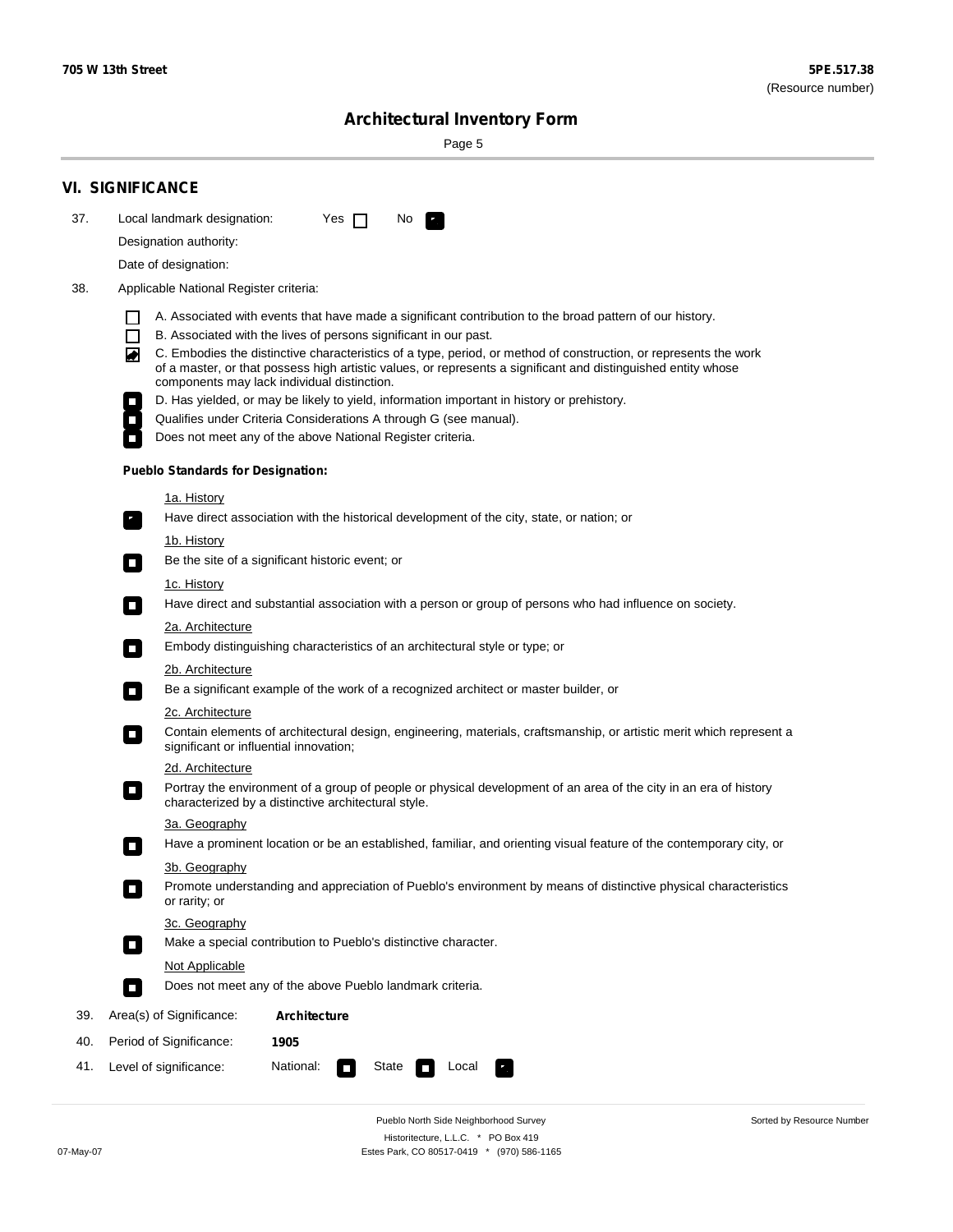Page 6

#### 42. Statement of significance:

This property is historically significant under Pueblo Local Landmark criterion 1A for its association with the development of **Pueblo's North Side Neighborhood, when more architecturally sophisticated buildings like this one joined the smaller,** plainer dwellings originally constructed here. As well, the house is architecturally significant under National Register criterion C (Pueblo Local Landmark criterion 2A) as an intact example of a Dutch Colonial Revival-style dwelling. The levels of architectural and historical significance, combined with physical integrity, are not to the extent that this property would qualify for individual listing in the National Register of Historic Places, the Colorado State Register of Historic Properties, or as a City of Pueblo Landmark. Nonetheless, it is most likely a contributing resource within any potential historic district.

Constructed in 1905, this house exhibits a moderately high level of physical integrity relative to the seven aspects of integrity as defined by the National Park Service and the Colorado Historical Society: location, setting, design, materials, workmanship, feeling, and association. The only notable alterations have been the enclosure of the original front (south) porch and the construction of a small dormer. This property certainly retains sufficient physical integrity to convey its **architectural and historical significance.**

#### **VII. NATIONAL REGISTER ELIGIBILITY ASSESSMENT**

44. National Register eligibility field assessment: Local landmark eligibility field assessment:

**Individually eligible Not eligible** Not eligible **Need data Individually eligible Not eligible Not eligible Need data** 

No<sub>D</sub>

45. Is there National Register district potential? Yes

**Pueblo's North Side Neighborhood represents the evolution of the city's professional middle and upper classes. Its diversity of architectural styles and forms directly represents the city's changing economic and cultural climates. As well, the neighborhood is distinctive because it appears to have evolved independently of the area's dominant industry, steel manufacturing.** Discuss:

 $\blacksquare$ 

Yes Yes No

 $No$  N/A

 $N/A$   $\Box$ 

If there is National Register district potential, is this building contributing:



#### **VIII. RECORDING INFORMATION**

| 47. | Photograph numbers): | <b>CD-ROM Photo Disc: North Side Photos</b><br>File Name(s): 13thstw705                                                       |
|-----|----------------------|-------------------------------------------------------------------------------------------------------------------------------|
|     | Negatives filed at:  | <b>Special Collections</b><br><b>Robert Hoag Rawlings Public Library</b><br>100 East Abriendo Avenue<br>Pueblo, CO 81004-4290 |
| 48. | Report title:        | <b>Pueblo North Side Neighborhood Survey</b>                                                                                  |
| 49. | Date(s):             | 06/27/05                                                                                                                      |
| 50. | Recorder(s):         | <b>Adam Thomas</b>                                                                                                            |
| 51. | Organization:        | Historitecture, L.L.C.                                                                                                        |
| 52. | Address:             | <b>PO Box 419</b>                                                                                                             |
|     |                      | Estes Park, CO 80517-0419                                                                                                     |
| 53. | Phone number(s):     | (970) 586-1165                                                                                                                |

<sup>43.</sup> Assessment of historic physical integrity related to significance: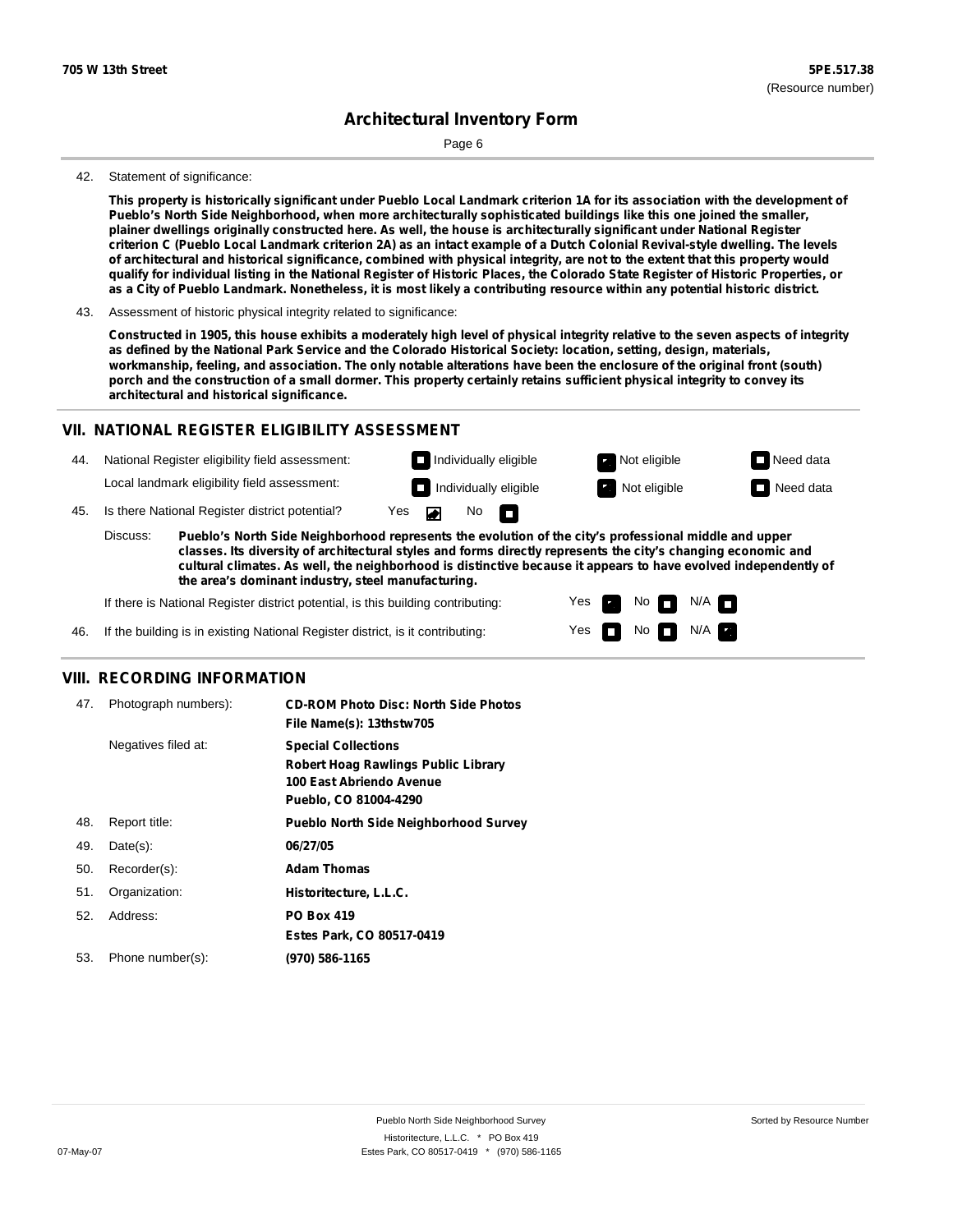Page 7